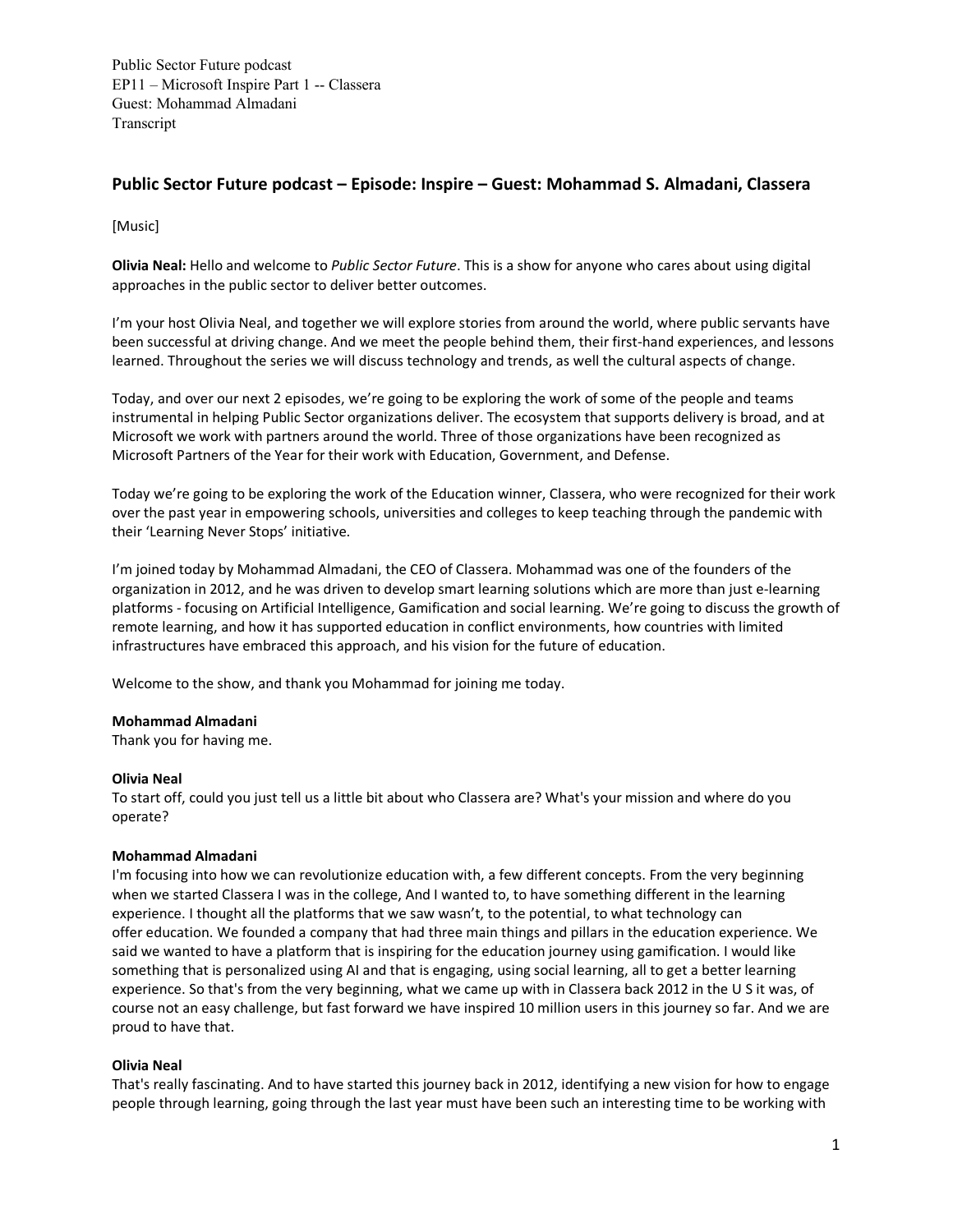educational authorities and working with schools with a product like yours at a time when they really needed it. When we saw the pandemic hit and really challenge schools and universities to rethink the way that they did learning. Could you tell us a little bit about some of the work that you've done in the last year? I know you've been working with schools and Iraq, Lebanon, Camaros, and other countries. Could you tell us a little bit about what what's been happening there?

# **Mohammad Almadani**

Yeah, of course, that's part of the story. To give a context about how we came up to this. So from the very beginning, as I told you we wanted something to revolutionize education it was very hard at the beginning to convince people that, yes e-learning is not just about automating the process. It's about inspiring us, but about these concepts that we were talking about.

But we managed to get some of the top schools in the U S at the time. we started, somewhere in the US but we then moved to Silicon Valley to learn from the big companies. And we were doing a great but then we did have a strategic shift. We said, well, how about, go after some blue ocean and we showed that, in the MENA region to, have some focus there, because we saw a lot of potential, a lot of needs at the time. And we did, and that was back, 2013, 14, we did a big event in the, in the MENA region called the Future of Smart learning.

People were, looking at these kinds of things in the e-learning, it could education technology as more for luxury not a necessity. And, it was a big gamble from us in Classera. Back then, we did a big event that we put a lot of our assets in that event. And we gambled, basically. We said, we're going to try it. We want to change that mentality. We want to convince people that this is a lot more important. you're talking about 2014 way before the pandemic, that this is a future of smart learning. This is a necessity, not a luxury. And, but luckily we got some, good officials from the region. We got some good leaders from the private sector and they were the first mover after the event.

Little by little , we started to gain more momentum and, a little bit further down the road, war broke in the region in the border of Yemen and Saudi. And there was more than a hundred thousand students with no schools. So we did at the time before COVID the biggest virtual school in the whole region.

And we got some awards on it in some of the biggest event, you know, annual events about tech worldwide in London. It was a learning experience. And it was an example that, this is also a necessity for, any kind of disaster, whatever the disaster is. when you fast forward to 2020 and the pandemic time of course it did hit. And as you might know close to 800 million students worldwide, couldn't go to schools anymore.

# **Olivia Neal:**

So before the pandemic hit you were already working with educational organizations to support remote learning, in some incredibly challenging environments. What did you see when the impacts of COVID-19 started to become clear?

# **Mohammad Almadani:**

In the region that we were focusing on in MENA and Africa at the time we were in, 20 plus countries in MENA and Africa. We, so a very interesting scene at the time you had some ministries and private education institution that were able to continue education within few days some of them in one week, because they have the infrastructure, whether the Classera or something else, so you have the believers that this is a necessity, not a luxury. And we saw also the ministries and the private sector that did not believe in technology at the time. And they struggled big time. It was a big problem for several weeks students couldn't go and do anything. They were all over the place. And we saw that, contrast, and that's maybe the good side that we got out of the pandemic that many people started to switch their mindset, this is a necessity.

# **Olivia Neal**

And how did you respond as an organization to that, and that clear need that was really being demonstrated?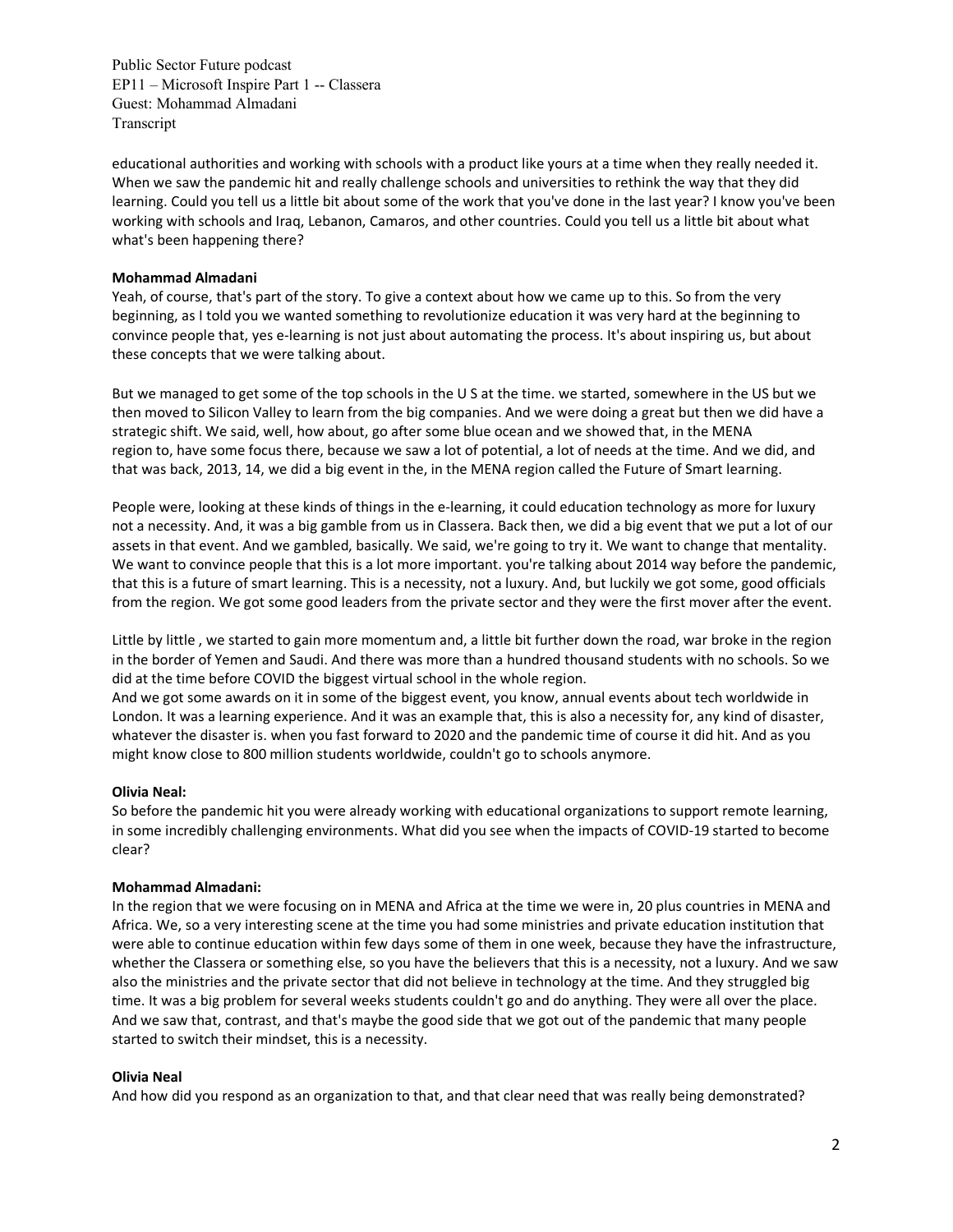# **Mohammad Almadani**

What Classera did at the time in 2020, it was a time for us to make, some good money as you can say, we could have done just double our prices. we're the most trusted name at the time, and people would have signed for it, but we did something else. I was convinced that, this is the time to step in and show that we can, help. And of course, convince people that this does work. So we came with an initiative called Learning Never Stops LNS and we called some of our great partners. And we told them we want to, offer it as a as a social responsibility for free. And at the beginning of the pandemic, people now are in the middle of their crisis. We want to give it completely for free. And, thankfully Microsoft did join the effort and not just symbolically, they joined in supporting the initiative financially as well. And it was a great initiative. We gave it to any ministry of education to sign up worldwide. And we gave it to any private school. And there is thousands, of private schools and several ministers of education.

Actually it was so great that some of the international organizations started to adopt in the region, there was something called the Arab League and Elexa, which is the equivalent of the UNESCO for the MENA region. They adopted it officially, they start calling the ministries of education, that this is an initiative that you can use, and several ministries did sign up. And as you have mentioned, some of those countries like Iraq, Lebanon, Comoros, Djibouti. And so we had, several countries, that have good infrastructure and countries that have very challenging infrastructure, like, Sudan or Djibouti and Comoros. And there is countries with economic difficulties. It wasn't easy of course but at least we have the top officials convinced that this is a necessity, and they were convinced that this is not just a COVID thing, which is the beginning for something else, maybe it is started for COVID, but it could be something bigger.

#### **Olivia Neal**

So you were dealing with a lot of different countries, with different challenges, and supporting all of them at a time of great pressure. How did this feel from within Classera? What did you and the team have to do to support this huge effort?

#### **Mohammad Almadani**

So we started with the concept that even if we cannot achieve at all, at least let's try to do whatever we can. So each country was its own of course, unique story. The beginning of the pandemic, it was really interesting times and the heroic team in Classera, I couldn't see anything other than the heroic team we used to joke about working 26 hours a day. That's how it felt the time, because you're supporting different countries from all over the world, different time zones. people are signing up for free, and they're trusting what you have done, we done the biggest university academy in one of the regions or in the world, and you have these global partners. And one of the great things we saw that, even for some of the countries that you think it would have been impossible, people did say with this infrastructure, in some of these countries, you're going to get zero results.

Even though, with economic difficulties, with poor infrastructure We saw some amazing stories. people are gathering sometimes in the biggest home in the village and sharing the internet and trying to share the lessons together. We saw some of those students competing and getting the score because we have these gamification that classify students, isn't the score to gold and diamond. So the students are competing with each other and, oh, this is coming from this country. This is coming from that country and all different languages.

And this is a great example to the rest of the world, even in some of those troubled area where we would have worked, we have seen amazing stories with amazing teachers. And it was a transformation moment that the future should look like this.

#### **Olivia Neal**

And, I think what you're saying there is really interesting because of course you have the students who have to be engaged and able to use the platform and want to be using it. And then you've got all the teachers as well, who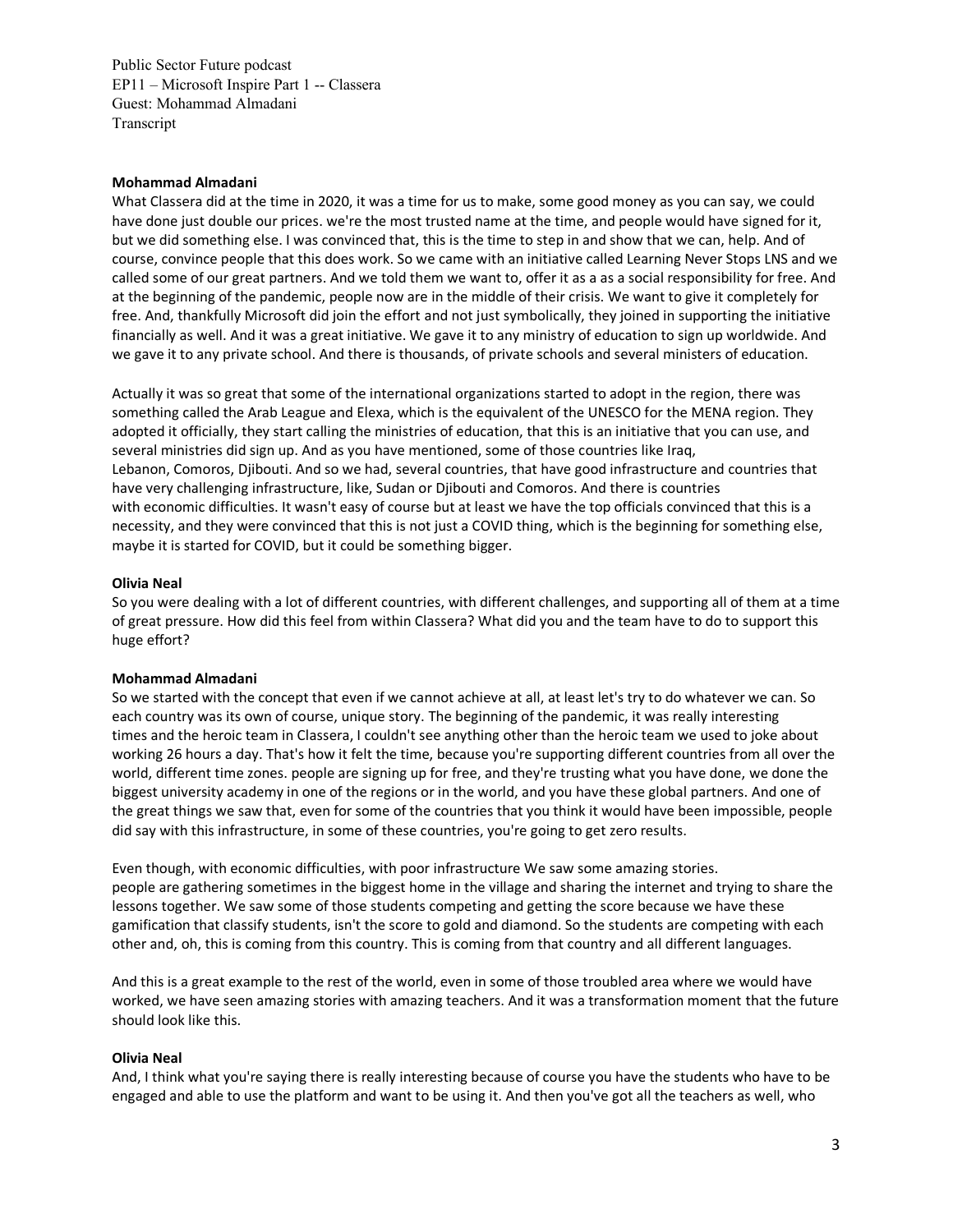this is quite a new skill for many teachers to be able to teach in a distanced method, to be able to not be in a classroom, to find different ways of engaging peoples. Were there any challenges and helping getting the teachers ready to teach in that type of way?

# **Mohammad Almadani**

Of course, the biggest challenge is when you talk about them, especially the ministries the big issue of numbers it did change even our own assumptions, in Classera, that, if you want to do a change, you have to send a big team and you have to do these things in the ground. It turns out, when people are forced to do something, they can do it. We started to do online training.

Part of the lessons that, we both learned as Classera and the officials in those several countries: at least do it gradually. As I said, something is better than nothing.

# **Olivia Neal**

You mentioned earlier. Some of these examples of people, even in countries where there is not very solid foundational infrastructure, some stories of people gathering together in houses and coming together and finding internet connectivity to make this work. 30 countries, 10 million users, clearly this is a great success, but are there any other pieces of feedback or, or stories that you've heard, which you'd like to share?

# **Mohammad Almadani**

Yes. I mean, the numbers talk for themselves. So in the first, few weeks of this last academic year, because of the pandemic, we saw a number that were not used to. It was just the first, weeks. And we went over 1 billion page view on the system, so that was a huge demand, our infrastructure team was screaming. And they say, well, we're not used to this, our, engagement that we saw with the students is 32X compared to the previous years. Looking back at it we had different kinds of challenges.

It's very interesting because each country was its own thing. So one of the great examples is in some countries in Africa, especially, the internet was a big challenge but we saw those stories of people gathering, in the small cities and going in the villages in the biggest home there and trying to share the internet and share the devices. They're happy about this kind of teaching. And of course, they use some centralized, good teachers from the capital in some countries to teach people in other cities. So we had some feedback with some students that they were getting a better education because the level of teachers they're not used to, they're getting some of the best teachers from the capital doing a centralized lesson to the entire country. So we were able to do some of those techniques. And that was very great.

One of the interesting challenges we had is, we're not just working with, countries with difficulties in the economy. And we have in the other side countries like the Gulf countries which have a different kind of challenge. And for example, Saudi Arabia, it was a great challenge at the beginning of this academic year. They made a very, a bold and brave decision with the pandemic, we have the infrastructure in Saudi Arabia, so, we're going to go completely virtual for all nationwide, we're going to go virtual. And we have the biggest market share for in Saudi, for example.

So that was big news to us. And that, news came only three weeks before the school starts, we thought maybe a hybrid model, like most other the country. So this is one of the countries surprised us, it was a very interesting experience for an entire year, we Classera became the school for those students. There were no buildings, no one was going to, it was sealed.

And we were the school, it was a tremendous responsibility. We couldn't sleep at night. If the system is stopping for, for even one minute, it means all the schools, in the country are closing for one minute. It was a great challenge, but the thing that I was proud of the most is how students who are so happy about their experience and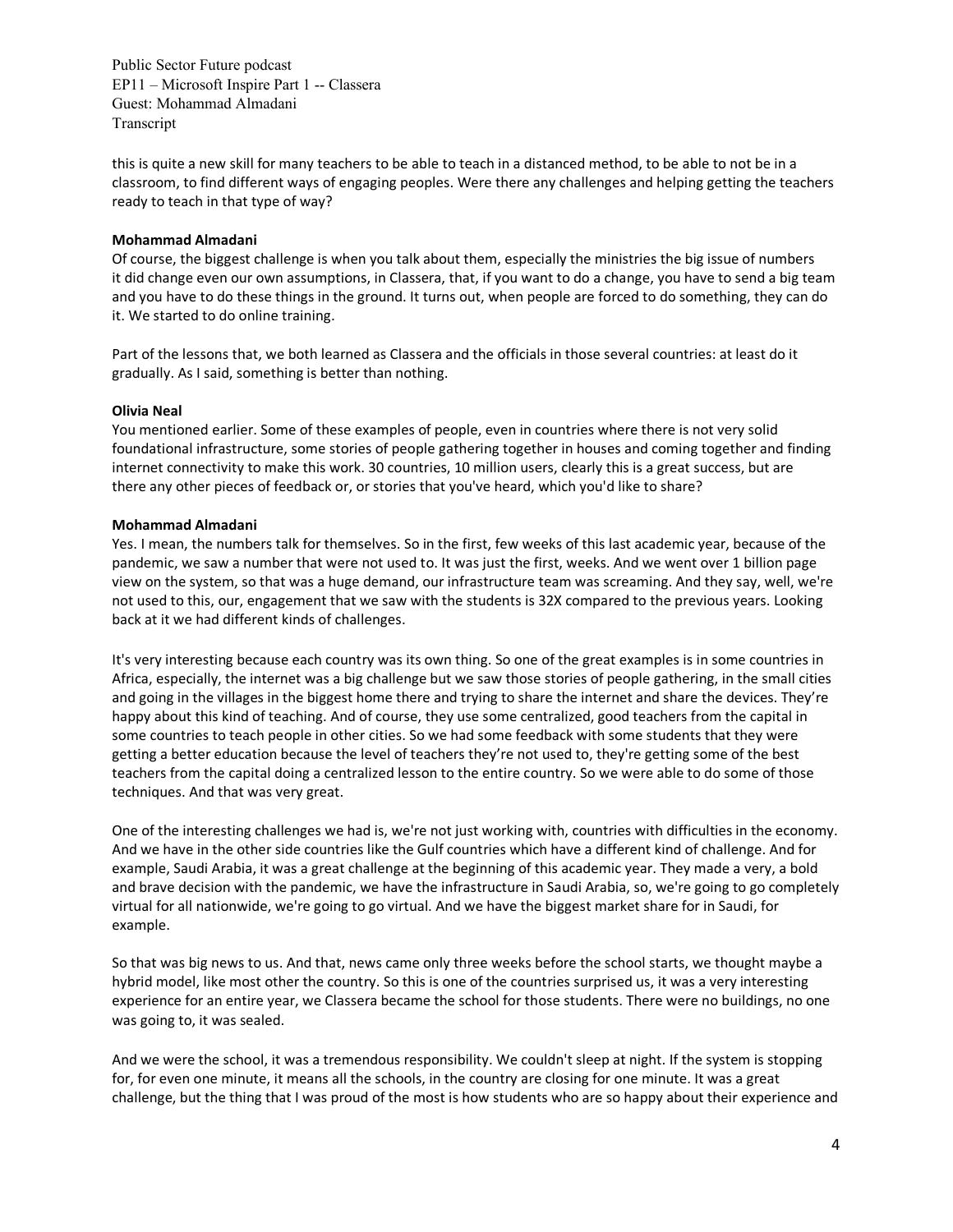how, with the gamification, they thought a school is a completely different experience this year. So those students who did their first grade with us, I think they will remember us for the rest of their life.

# **Olivia Neal**

If that's been the first year of their experience and they've had a great experience and they really enjoy that, that really sets the schools up with a challenge as we go forward. So as we do go forward what do you see as the future in the educational world? Do you, foresee that schools will want to embed this type of learning for the longer term as well?

# **Mohammad Almadani**

Yes of course, first, for the last part of the pandemic if we're going to the future. We, always see, that wasn't the success of Classera and the platform alone. It was that collaboration of everybody, from the ministries we work with and the real heroes were the parents. That's the hard part of that completely virtual school, of course, because they have to be the guardian over those kids, not to escape anywhere. So that was an extra burden.

They did a great job of making this experiment successful. So looking forward, of course we think it should be a hybrid model, so we're not, calling for the schools to shut down, like what we saw. But what we really think is, the hybrid model of going to the school, but using the technology to interact with your learning experience, whether it is your assignments, your exams, sharing the projects, tracking, that's the way forward. And of course, we were not believing in a traditional e-learning because I mean, some of the examples we came up with, and that's what you, I think that learning experience is going to be a lot more fun.

So technology enabled you to do a lot more than automating the process. And that's one example that we have used. Also part of the future is, the deeper utilization of AI. And that's what we started, we have something called smart mate. The smart mate started to assist you, to analyze and give some suggestion. Okay. well, Adam, I guess you are weak in this and this area. How about I give you this video? How about they give you this from the question bank and try to polish those gaps without the intervention of the teacher, let me use the talent that teacher for something more valuable, try to, bridge those gaps in the students. Technology can help with that and make the teacher who's responsible for about 20, 30 students focus in the human relationship in the learning experience, the one that matter the most.

So I think we're going to see more AI in the education, in the future. The technology part of the future, of course, I assume, and we started seeing that. Then we started adopting that for also in class areas, the adoption of augmented reality and virtual reality. And I think, we can see most of the courses and most of the teachers blending their course, their lesson with some augmented reality experience or virtual reality experience.

Using the augmented reality in general, in all of its different forms, going to be a big part of the learning experience, and we have to be, adopting to that level because, that's what the students is playing with, all his animation and games that he's playing with goes to the education, which is supposed to be ahead of the game. He's, learning in the traditional way. So that's a big fix that I think we're going to see. And of course, I'm very optimistic about the future. Of course there would be some challenges. The biggest thing I think we got away from the pandemic is not the spike in users, I think the biggest gain, not just for Classera for the industry, is the change of the mindset.

So many decision makers, whether in governments, whether in private sector, they are convinced that this is a must have not nice to have, this is a necessity, not a luxury, and that what we have been preaching for since 2014,

# **Olivia Neal**

Congratulations on making it to this point because I think the pandemic was a push, but you wouldn't be in the position that you were in, if your solution and your platform, wasn't something that was just of immense value to